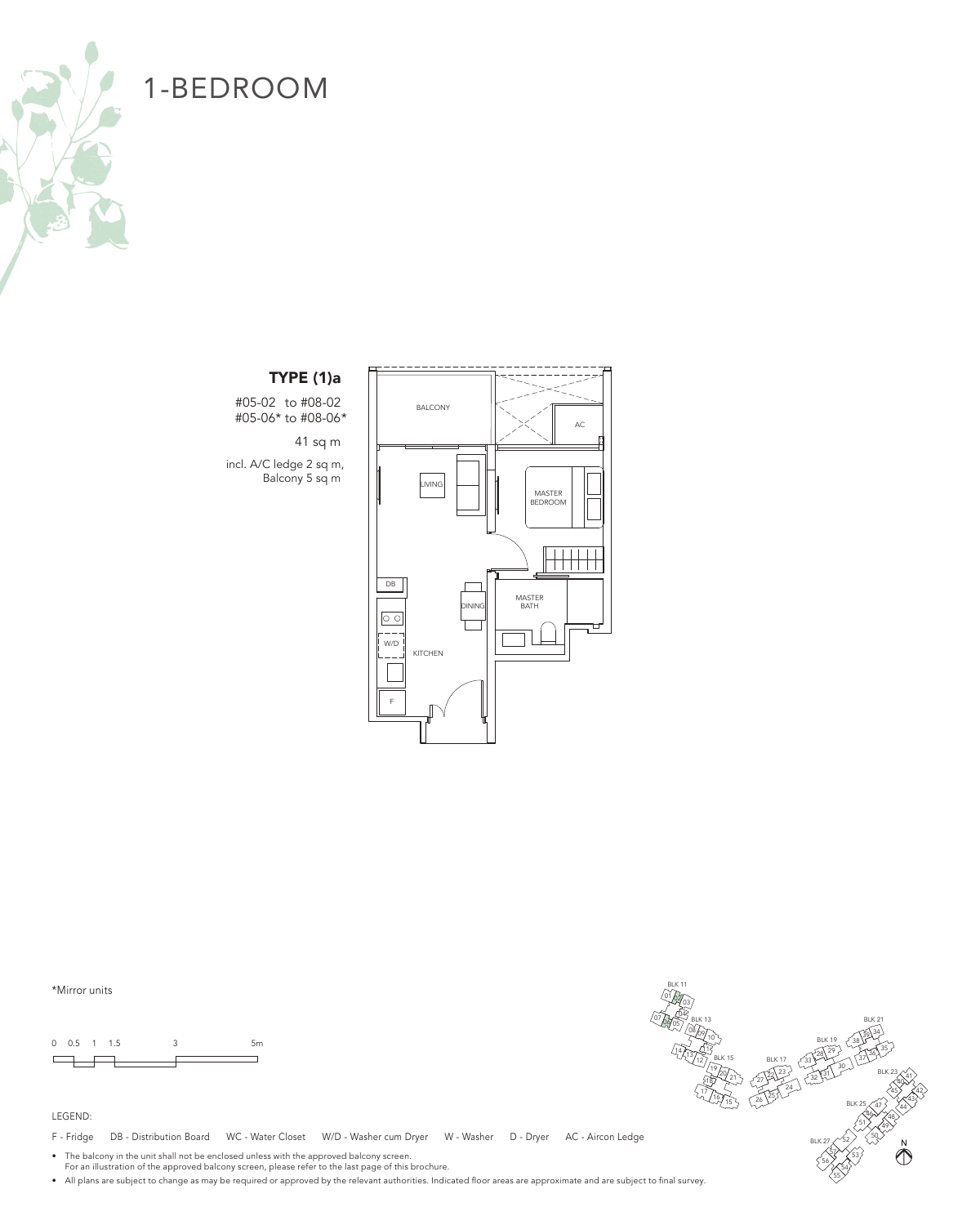



Applicable to Type (1)b1 only

TYPE (1)b1

#01-11 #01-18

42 sq m

incl. A/C ledge 2 sq m, PES 6 sq m

### TYPE (1)b

#05-04 to #08-04 #02-11 to #08-11 #02-18 to #08-18

42 sq m

incl. A/C ledge 2 sq m, Balcony 6 sq m



0 0.5 1 1.5 3 5m  $\Box$ 

#### LEGEND:

F - Fridge DB - Distribution Board WC - Water Closet W/D - Washer cum Dryer W - Washer D - Dryer AC - Aircon Ledge

• The balcony in the unit shall not be enclosed unless with the approved balcony screen. For an illustration of the approved balcony screen, please refer to the last page of this brochure.

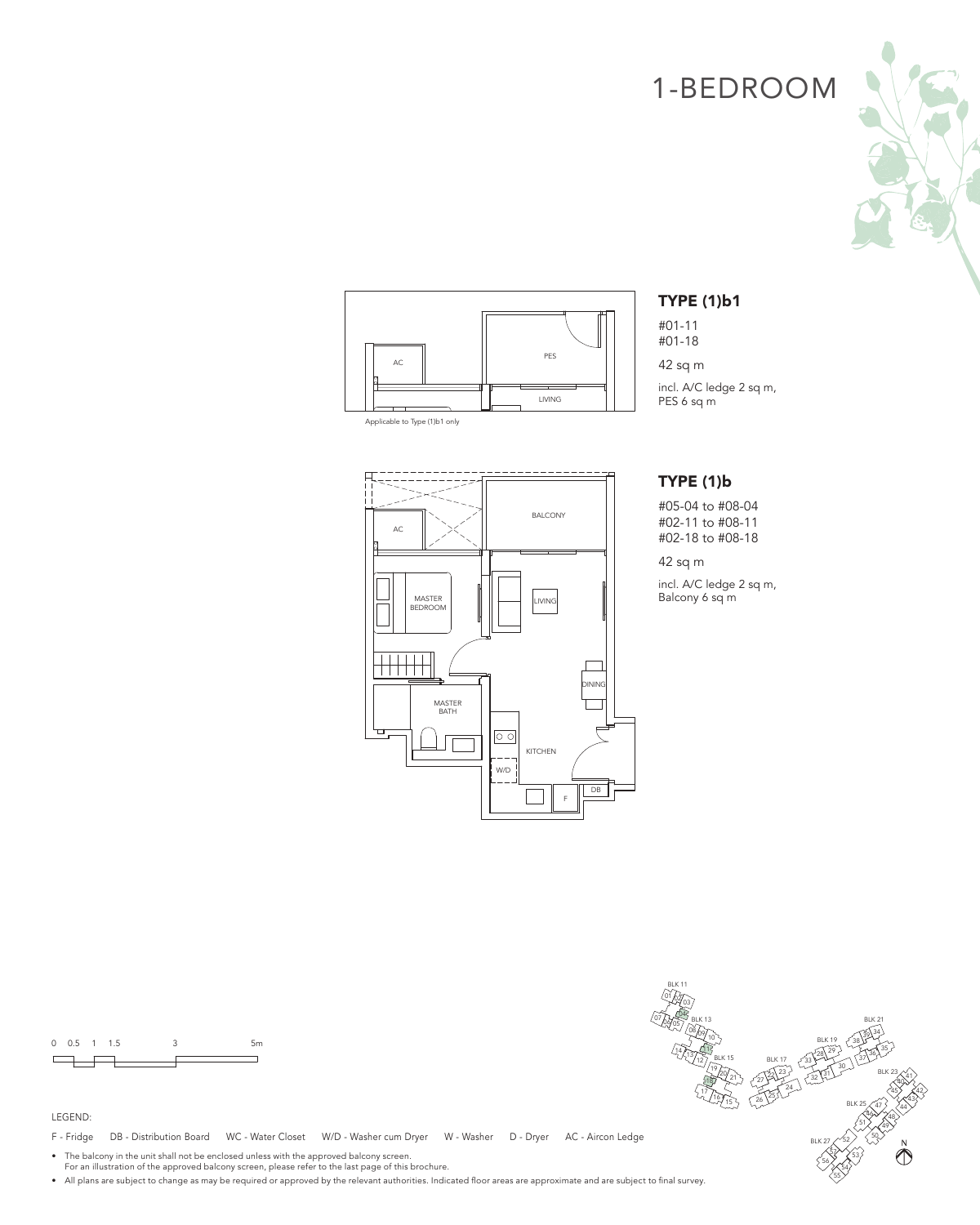

TYPE (1+1)a1w

#01-40 49 sq m incl. A/C ledge 3 sq m, PES 6 sq m



## TYPE (1+1)a1

#01-22 #01-39\* #01-46 #01-57\*

49 sq m



incl. A/C ledge 3 sq m, PES 6 sq m Applicable to Type (1+1)a1 only

## TYPE (1+1)a

#02-22 to #08-22 #02-39\* to #08-39\* #02-40 to #08-40 #02-46 to #08-46 #02-57\* to #08-57\*

#### 49 sq m

incl. A/C ledge 3 sq m, Balcony 6 sq m



\*Mirror units

0 0.5 1 1.5 3 5m  $\Box$ 

#### LEGEND:

F - Fridge DB - Distribution Board WC - Water Closet W/D - Washer cum Dryer W - Washer D - Dryer AC - Aircon Ledge

• The balcony in the unit shall not be enclosed unless with the approved balcony screen.

For an illustration of the approved balcony screen, please refer to the last page of this brochure.

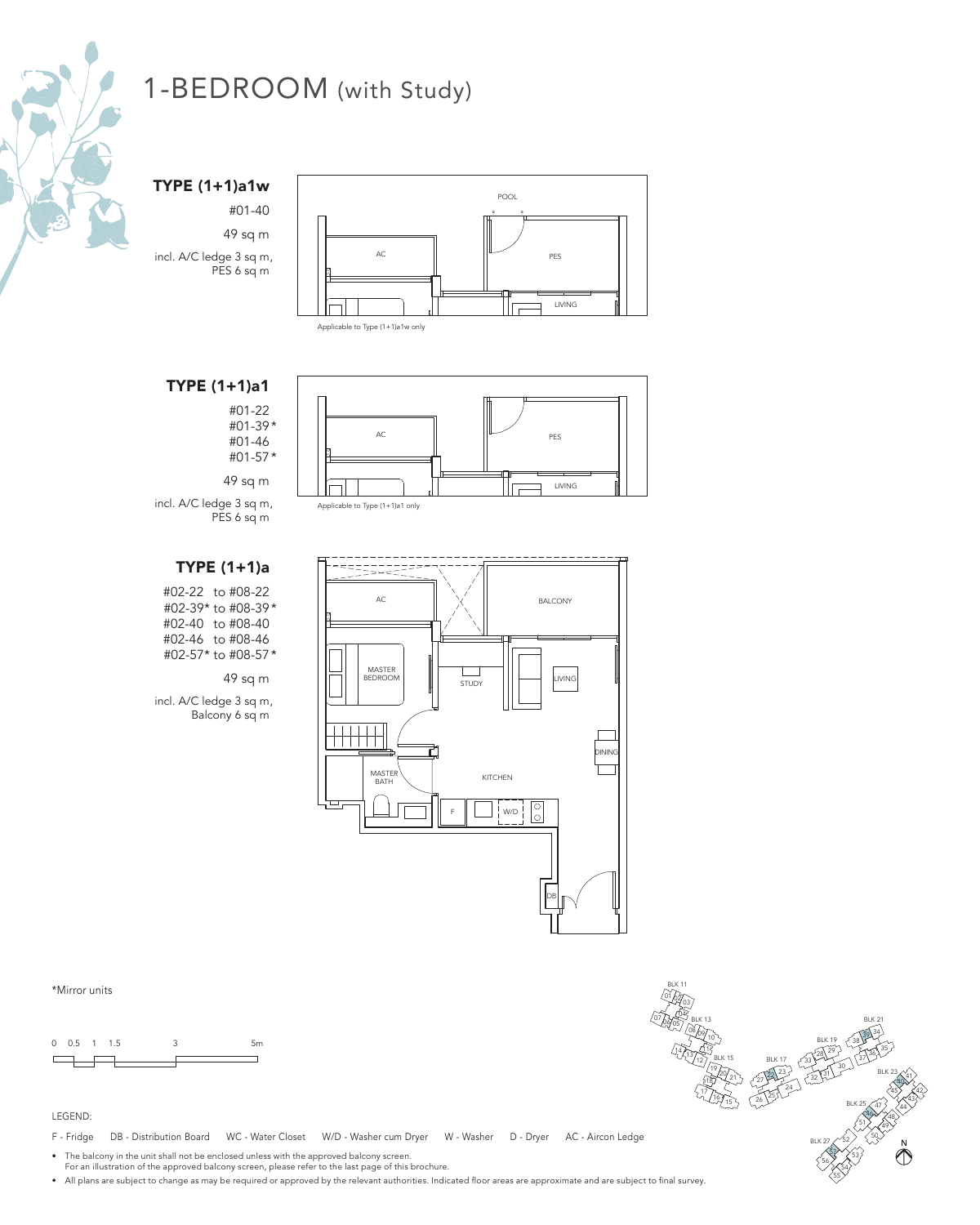



Applicable to Type (1+1)b1 only



### TYPE (1+1)b1

#01-09 #01-20\*

49 sq m

incl. A/C ledge 3 sq m, PES 6 sq m

### TYPE (1+1)b

#02-09 to #08-09 #02-20\* to #08-20\*

49 sq m

incl. A/C ledge 3 sq m, Balcony 6 sq m

\*Mirror units



#### LEGEND:

F - Fridge DB - Distribution Board WC - Water Closet W/D - Washer cum Dryer W - Washer D - Dryer AC - Aircon Ledge

• The balcony in the unit shall not be enclosed unless with the approved balcony screen. For an illustration of the approved balcony screen, please refer to the last page of this brochure.

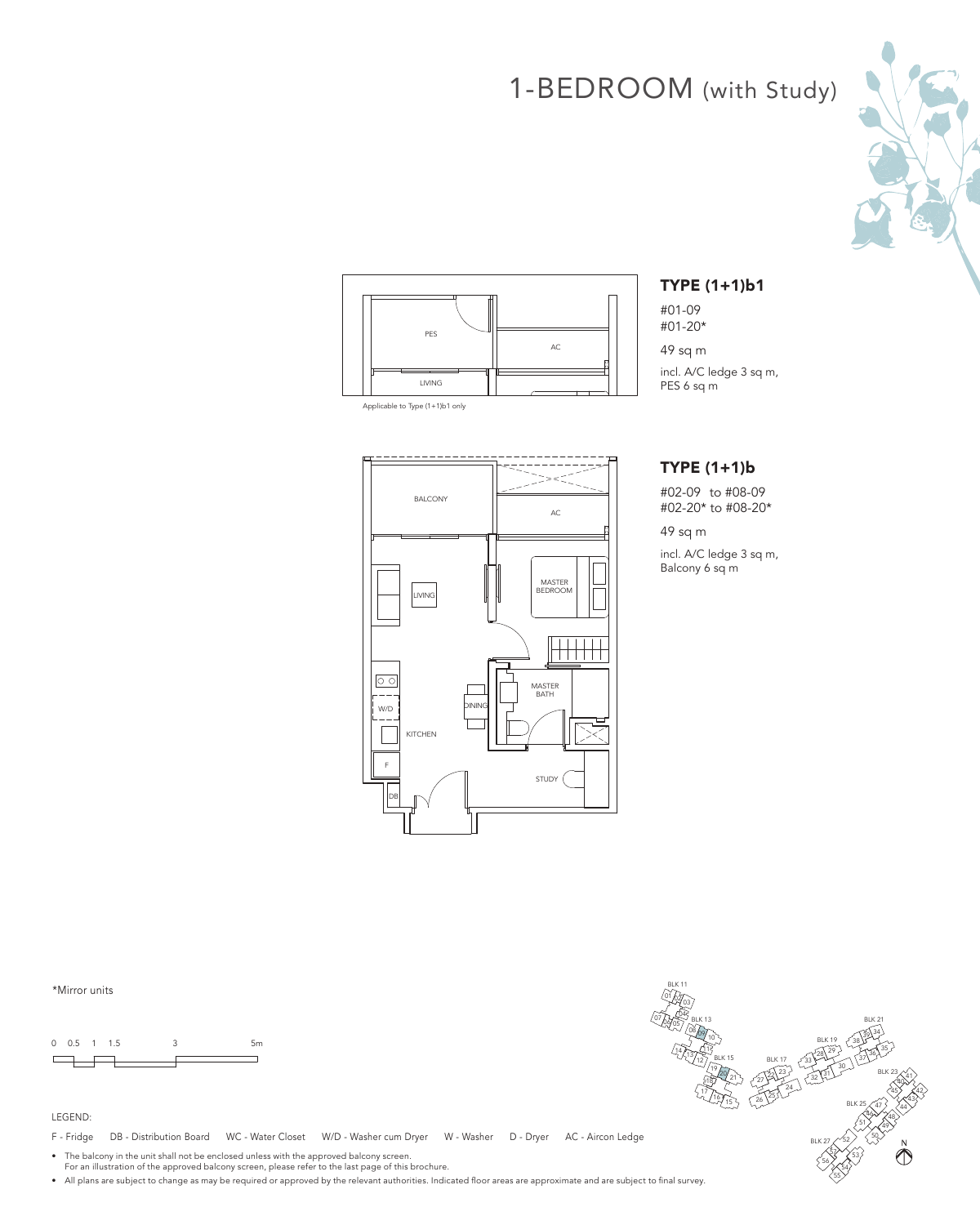

### TYPE (2)a1

#01-28 59 sq m incl. A/C ledge 3 sq m, PES 6 sq m



Applicable to Type (2)a1 only

## TYPE (2)a

#02-28 to #08-28 59 sq m

incl. A/C ledge 3 sq m, Balcony 6 sq m





#### LEGEND:

F - Fridge DB - Distribution Board WC - Water Closet W/D - Washer cum Dryer W - Washer D - Dryer AC - Aircon Ledge

• The balcony in the unit shall not be enclosed unless with the approved balcony screen. For an illustration of the approved balcony screen, please refer to the last page of this brochure.

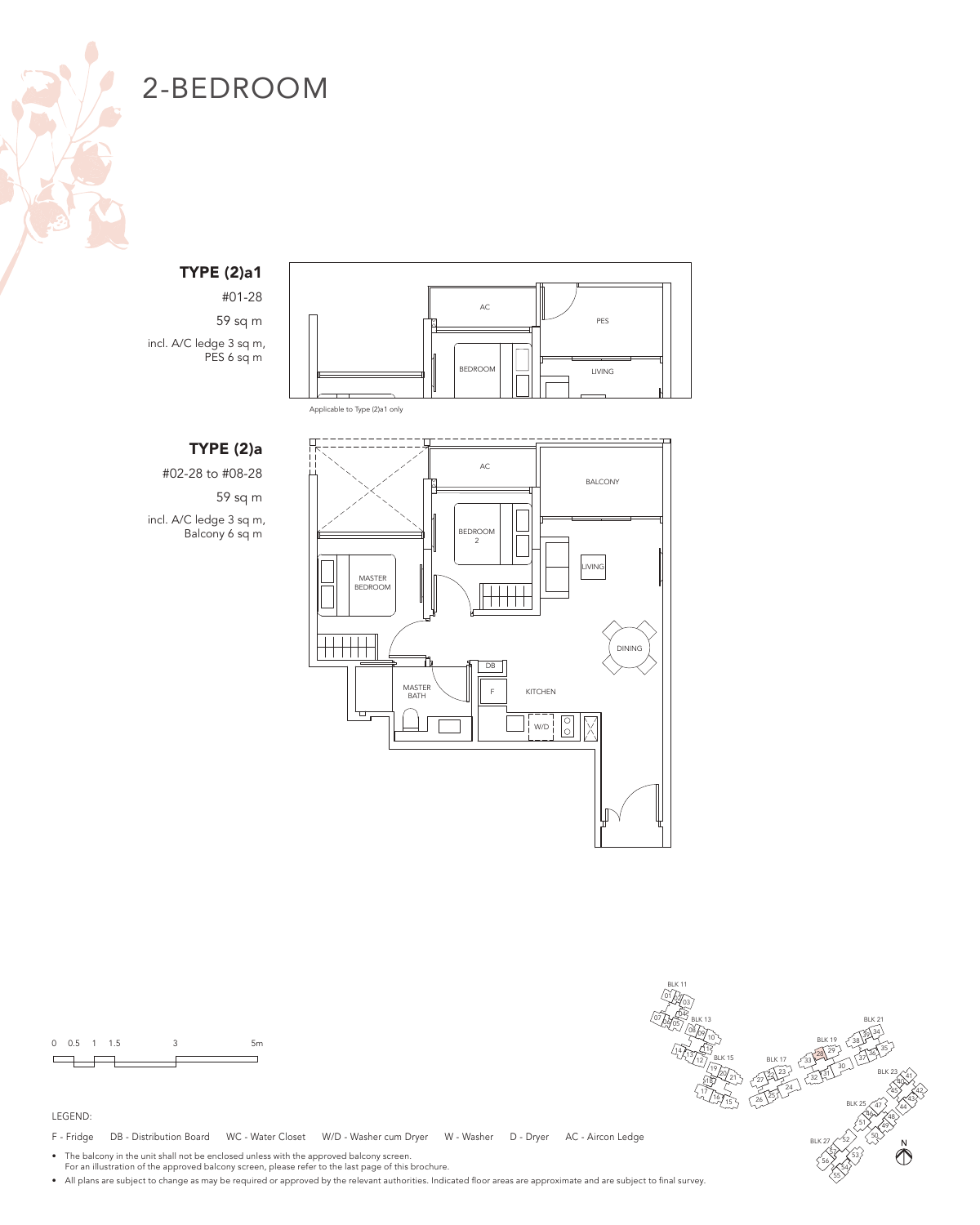



## TYPE (2)b

#02-31 to #08-31 #02-36\* to #08-36\*

59 sq m incl. A/C ledge 3 sq m, Balcony 6 sq m

# AC LIVING PES POOL BEDROOM 2

### TYPE (2)b1w

#01-31 #01-36\*

59 sq m incl. A/C ledge 3 sq m, PES 6 sq m

\*Mirror units





### LEGEND:

F - Fridge DB - Distribution Board WC - Water Closet W/D - Washer cum Dryer W - Washer D - Dryer AC - Aircon Ledge

Applicable to Type (2)b1w only

• The balcony in the unit shall not be enclosed unless with the approved balcony screen. For an illustration of the approved balcony screen, please refer to the last page of this brochure.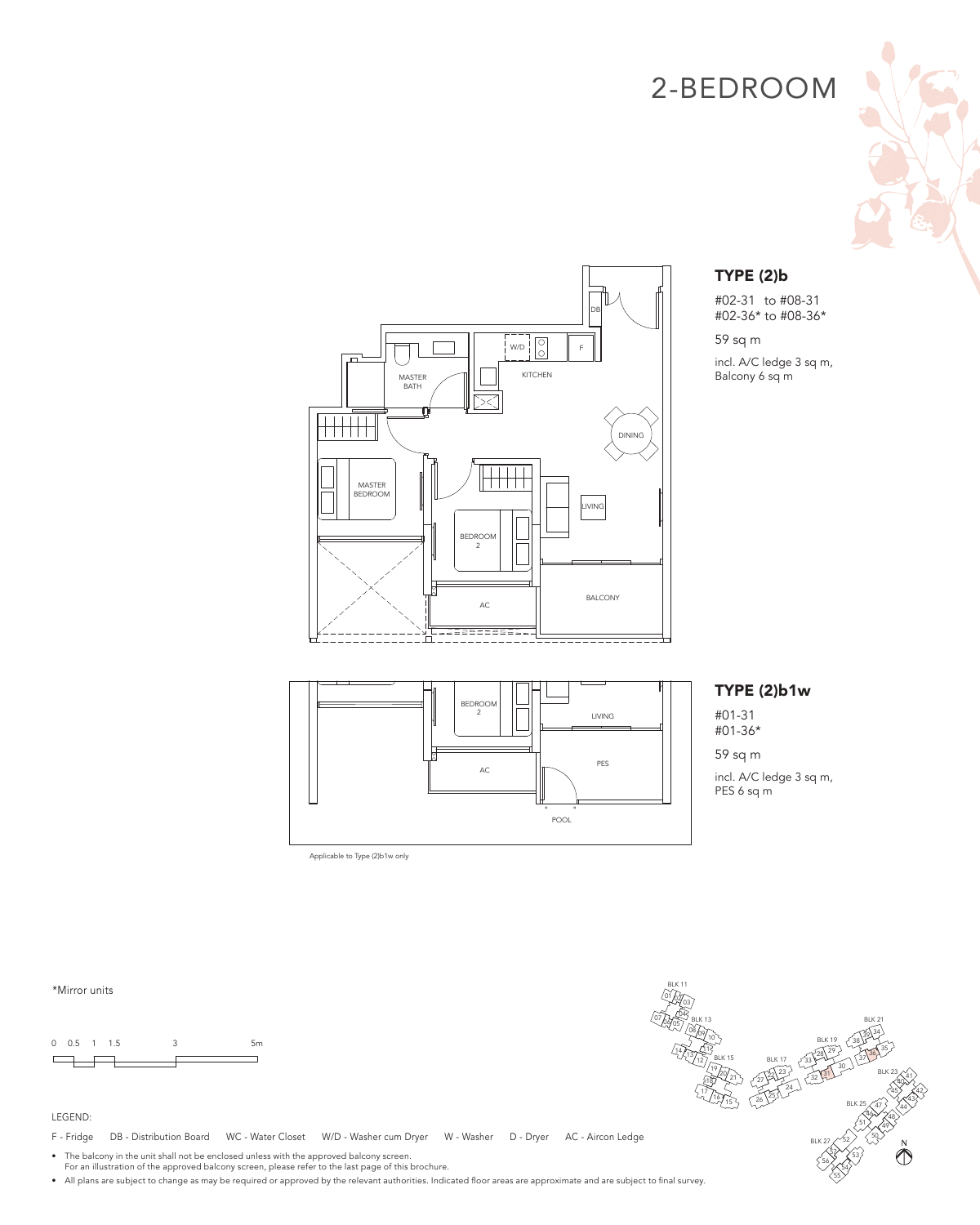## TYPE (2)c

#02-13 to #08-13 #02-16\* to #08-16\*

59 sq m incl. A/C ledge 3 sq m, Balcony 6 sq m



### TYPE (2)c1w

#01-13 #01-16\*

59 sq m incl. A/C ledge 3 sq m, PES 6 sq m



Applicable to Type (2)c1w only

\*Mirror units

0 0.5 1 1.5 3 5m  $\Box$ 



#### LEGEND:

F - Fridge DB - Distribution Board WC - Water Closet W/D - Washer cum Dryer W - Washer D - Dryer AC - Aircon Ledge

• The balcony in the unit shall not be enclosed unless with the approved balcony screen. For an illustration of the approved balcony screen, please refer to the last page of this brochure.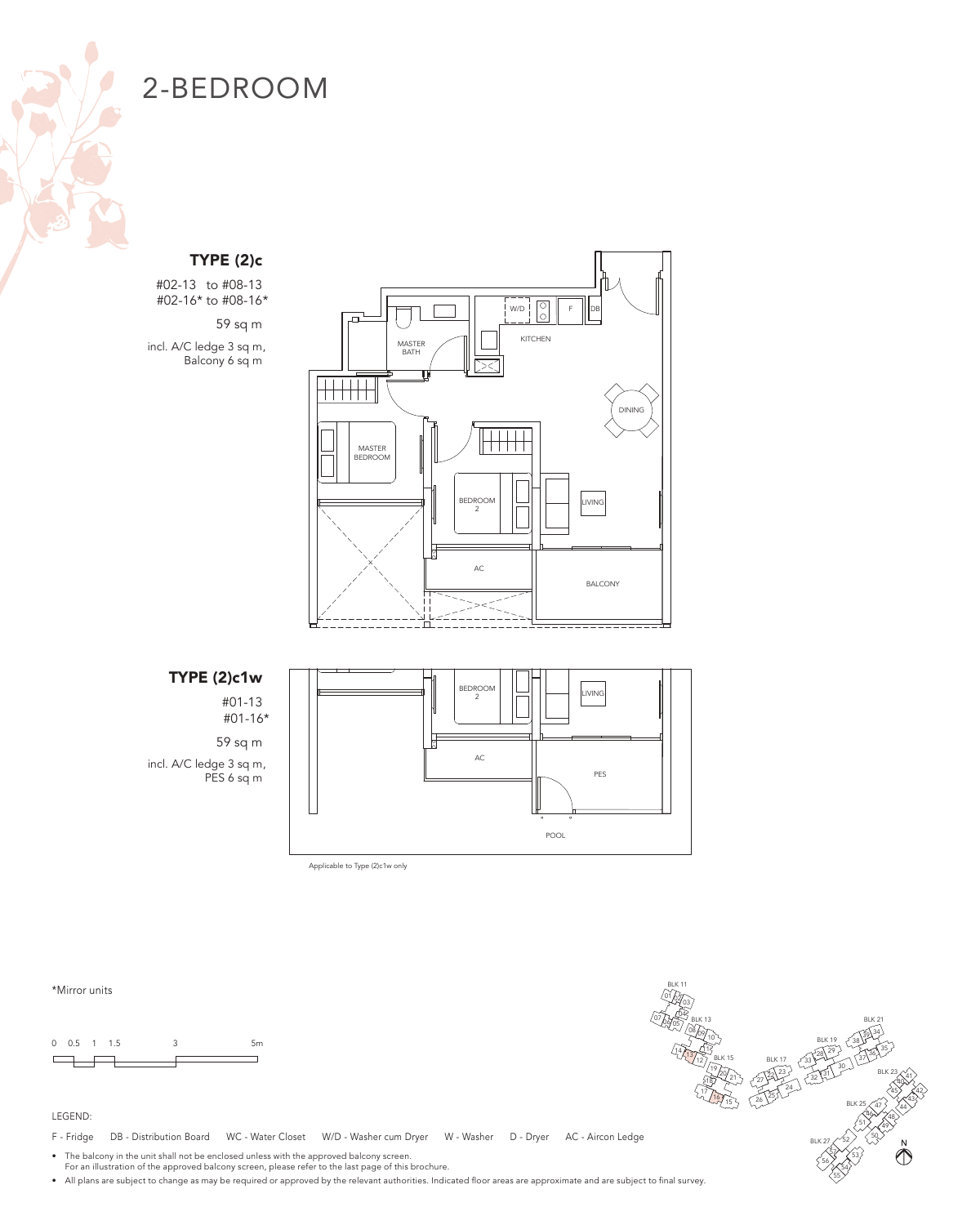



## TYPE (2)d

#02-43 to #08-43 #02-49\* to #08-49\*

60 sq m incl. A/C ledge 3 sq m, Balcony 6 sq m

AC LIVING PES BEDROOM  $\frac{1}{2}$ 

Applicable to Type (2)d1 only



#01-43 #01-49\*

60 sq m incl. A/C ledge 3 sq m, PES 6 sq m

#### \*Mirror units





#### LEGEND:

F - Fridge DB - Distribution Board WC - Water Closet W/D - Washer cum Dryer W - Washer D - Dryer AC - Aircon Ledge

• The balcony in the unit shall not be enclosed unless with the approved balcony screen. For an illustration of the approved balcony screen, please refer to the last page of this brochure.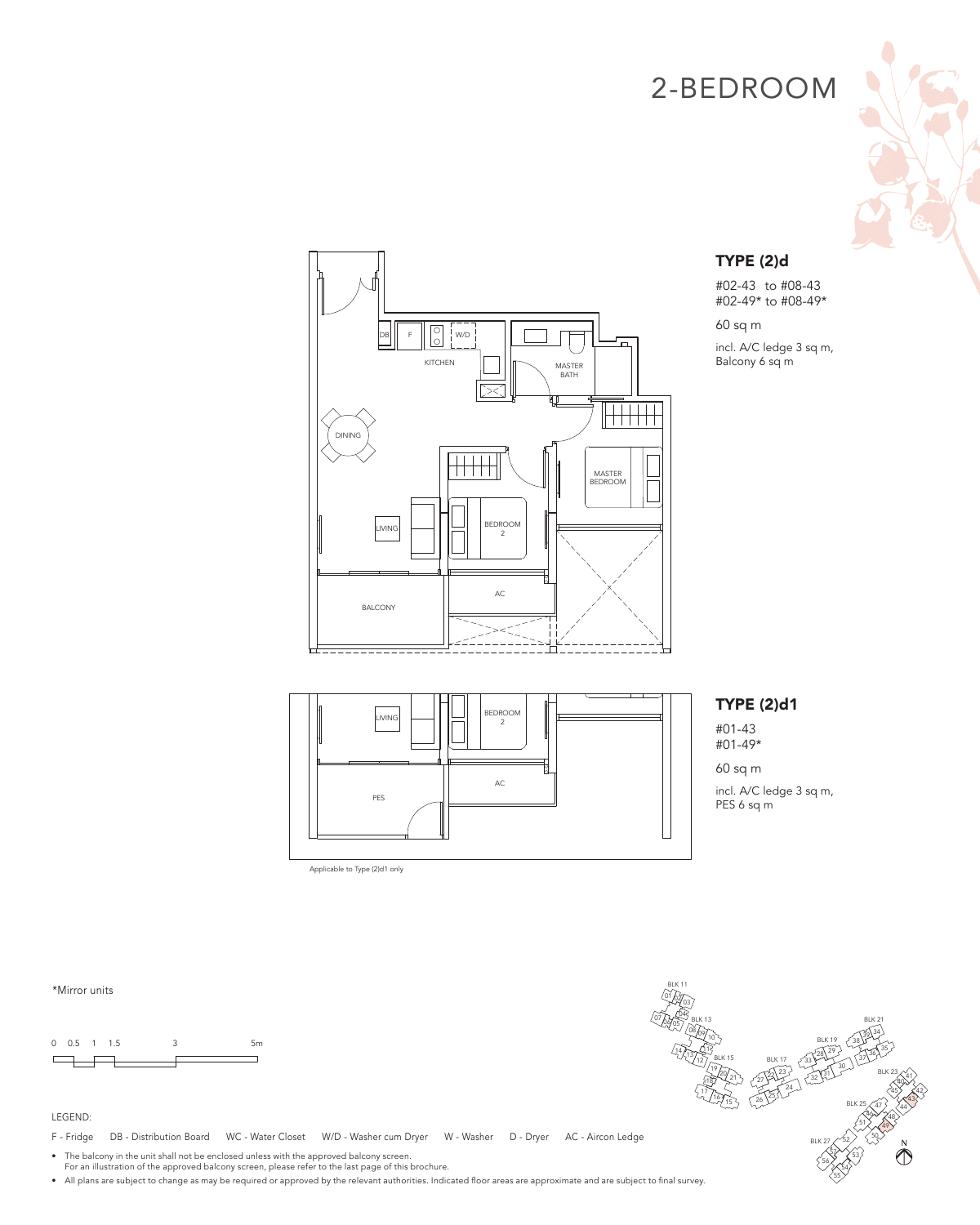

TYPE (2+1)a1w

#01-14\* #01-45 63 sq m incl. A/C ledge 3 sq m, PES 6 sq m



Applicable to Type (2+1)a1w only

## TYPE (2+1)a1

#01-08 #01-41\* #01-48

63 sq m

incl. A/C ledge 3 sq m,

# TYPE (2+1)a

#05-01 to #08-01 #05-05 to #08-05 #02-08 to #08-08 #02-14\* to #08-14\* #02-41\* to #08-41\* #02-45 to #08-45 #02-48 to #08-48

#### 63 sq m

incl. A/C ledge 3 sq m, Balcony 6 sq m



Applicable to Type (2+1)a1 only



\*Mirror units

0 0.5 1 1.5 3 5m  $\Box$ 

#### LEGEND:

F - Fridge DB - Distribution Board WC - Water Closet W/D - Washer cum Dryer W - Washer D - Dryer AC - Aircon Ledge

• The balcony in the unit shall not be enclosed unless with the approved balcony screen.

For an illustration of the approved balcony screen, please refer to the last page of this brochure.

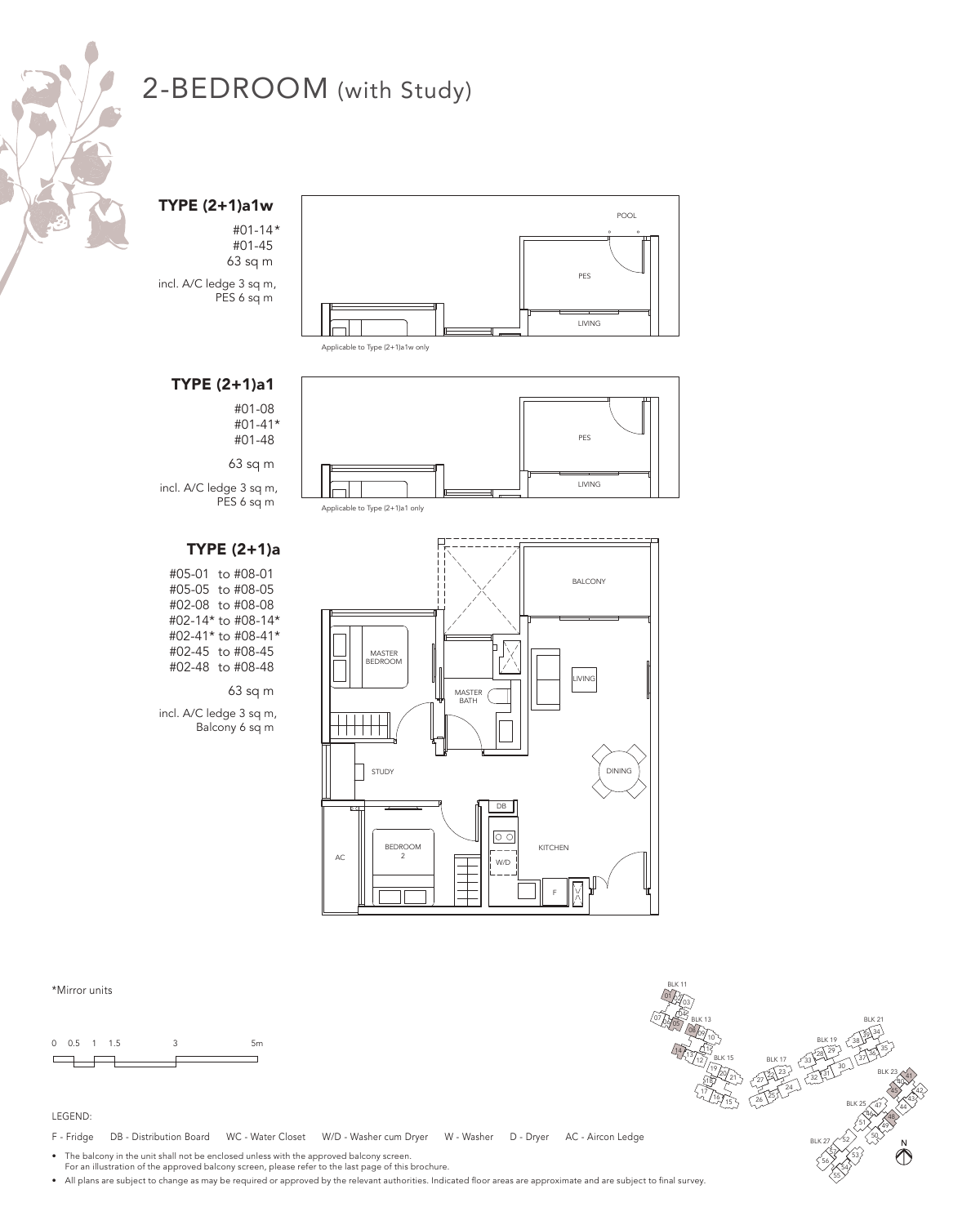



### TYPE (2+1)b

#02-25 to #08-25 #02-54 to #08-54

62 sq m

incl. A/C ledge 2 sq m, Balcony 6 sq m

M LIVING #01-25 AC PES

Applicable to Type (2+1)b1 only

# TYPE (2+1)b1

#01-54 62 sq m incl. A/C ledge 2 sq m, PES 6 sq m

0 0.5 1 1.5 3 5m  $\Box$ 

#### LEGEND:

F - Fridge DB - Distribution Board WC - Water Closet W/D - Washer cum Dryer W - Washer D - Dryer AC - Aircon Ledge

• The balcony in the unit shall not be enclosed unless with the approved balcony screen. For an illustration of the approved balcony screen, please refer to the last page of this brochure.

• All plans are subject to change as may be required or approved by the relevant authorities. Indicated floor areas are approximate and are subject to final survey.



BLK 11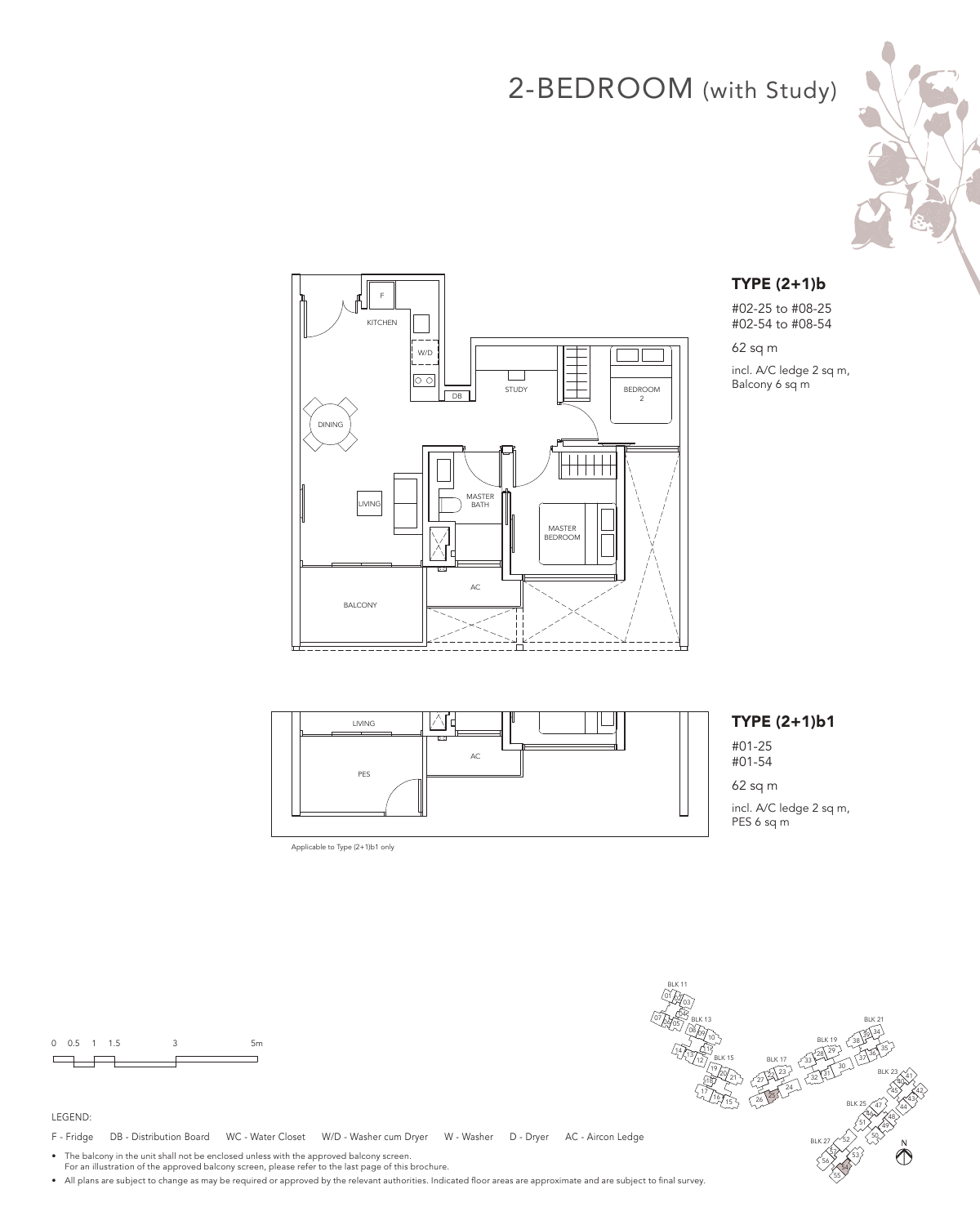

# TYPE (2+1)c

#02-42 to #08-42 62 sq m incl. A/C ledge 3 sq m, Balcony 6 sq m





LEGEND:

F - Fridge DB - Distribution Board WC - Water Closet W/D - Washer cum Dryer W - Washer D - Dryer AC - Aircon Ledge

• The balcony in the unit shall not be enclosed unless with the approved balcony screen. For an illustration of the approved balcony screen, please refer to the last page of this brochure.

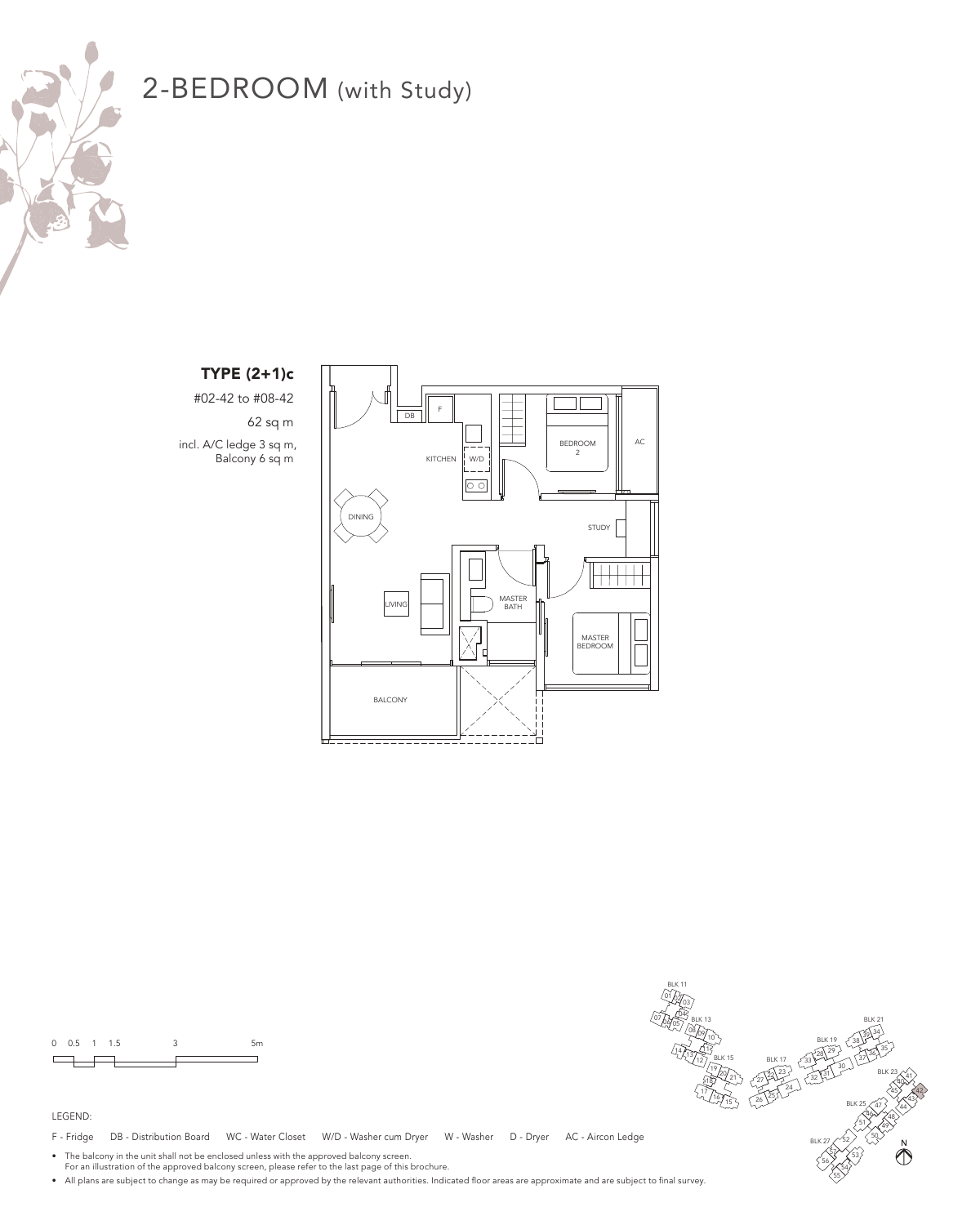



## TYPE (2+1)c1

#01-42

60 sq m incl. A/C ledge 3 sq m, PES 6 sq m

0 0.5 1 1.5 3 5m  $\Box$ 

#### LEGEND:

F - Fridge DB - Distribution Board WC - Water Closet W/D - Washer cum Dryer W - Washer D - Dryer AC - Aircon Ledge

• The balcony in the unit shall not be enclosed unless with the approved balcony screen. For an illustration of the approved balcony screen, please refer to the last page of this brochure.

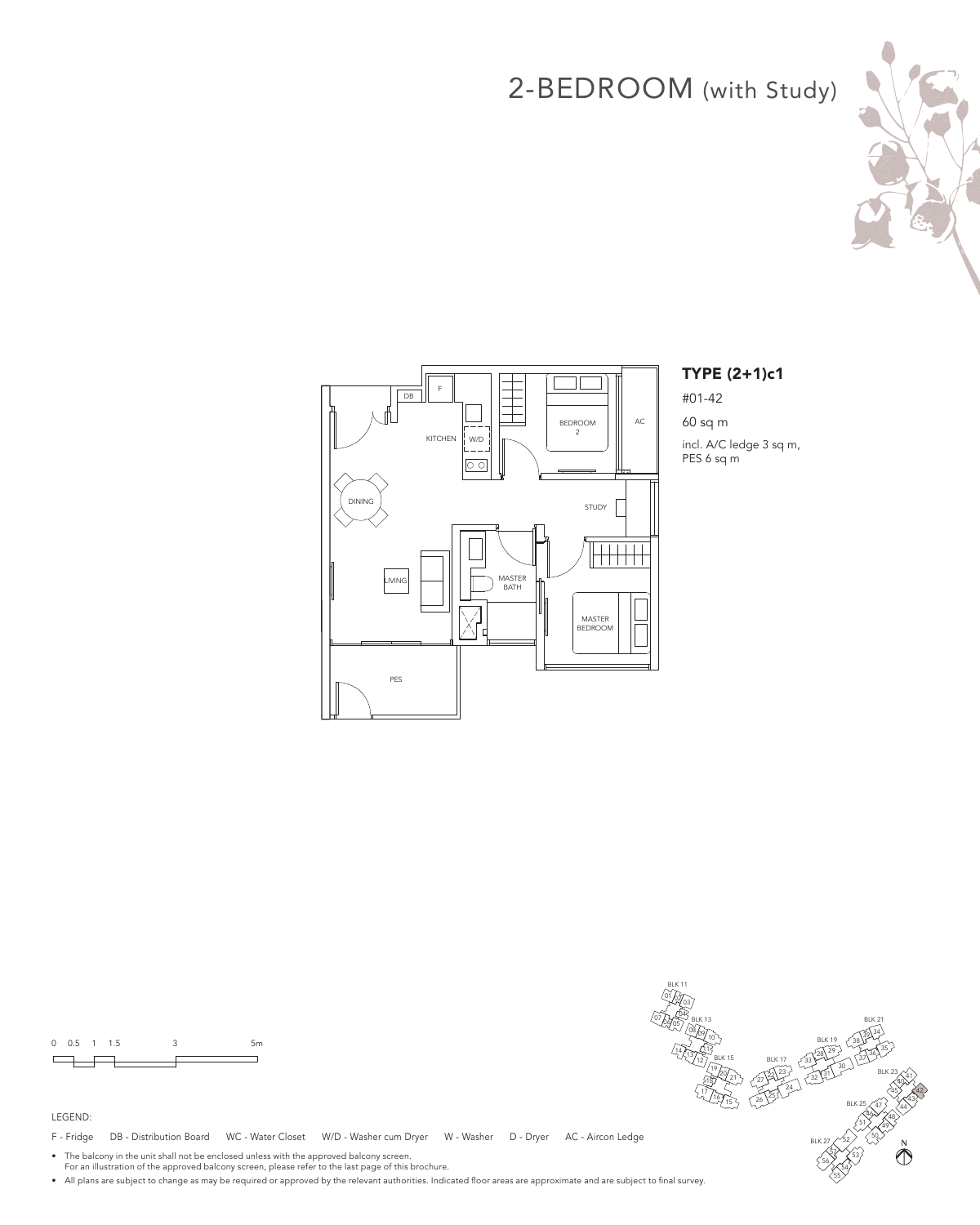

TYPE (2+1P)a1w

#01-12\* 67 sq m incl. A/C ledge 3 sq m, PES 6 sq m



Applicable to Type (2+1P)a1w only

## TYPE (2+1P)a1

#01-19\* #01-34 #01-55

67 sq m

PES 6 sq m



Applicable to Type (2+1P)a1 only

# TYPE (2+1P)a

incl. A/C ledge 3 sq m,

#05-03 to #08-03 #05-07 to #08-07 #02-12\* to #08-12\* #02-19\* to #08-19\* #02-34 to #08-34 #02-55 to #08-55

#### 67 sq m

incl. A/C ledge 3 sq m, Balcony 6 sq m



### \*Mirror units

0 0.5 1 1.5 3 5m  $\Box$ 

#### LEGEND:

F - Fridge DB - Distribution Board WC - Water Closet W/D - Washer cum Dryer W - Washer D - Dryer AC - Aircon Ledge

• The balcony in the unit shall not be enclosed unless with the approved balcony screen.

For an illustration of the approved balcony screen, please refer to the last page of this brochure.

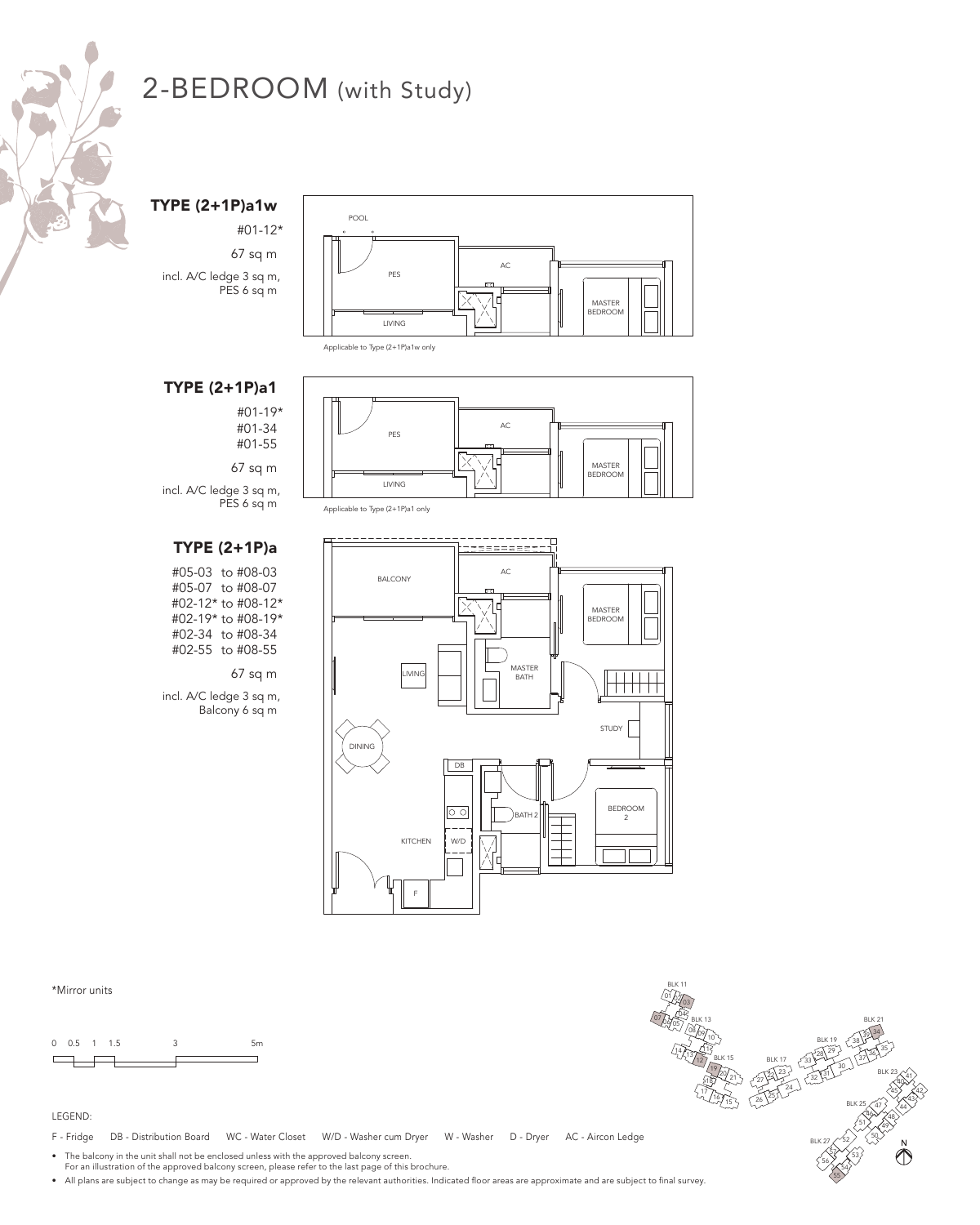



#02-37 to #08-37 #02-44 to #08-44

67 sq m incl. A/C ledge 3 sq m, Balcony 6 sq m





Applicable to Type (2+1P)b1 only



Applicable to Type (2+1P)b1w only

# TYPE (2+1P)b1

#01-44

67 sq m incl. A/C ledge 3 sq m, PES 6 sq m

#### TYPE (2+1P)b1w

#01-37

67 sq m

incl. A/C ledge 3 sq m, PES 6 sq m



#### LEGEND:

F - Fridge DB - Distribution Board WC - Water Closet W/D - Washer cum Dryer W - Washer D - Dryer AC - Aircon Ledge

• The balcony in the unit shall not be enclosed unless with the approved balcony screen. For an illustration of the approved balcony screen, please refer to the last page of this brochure.

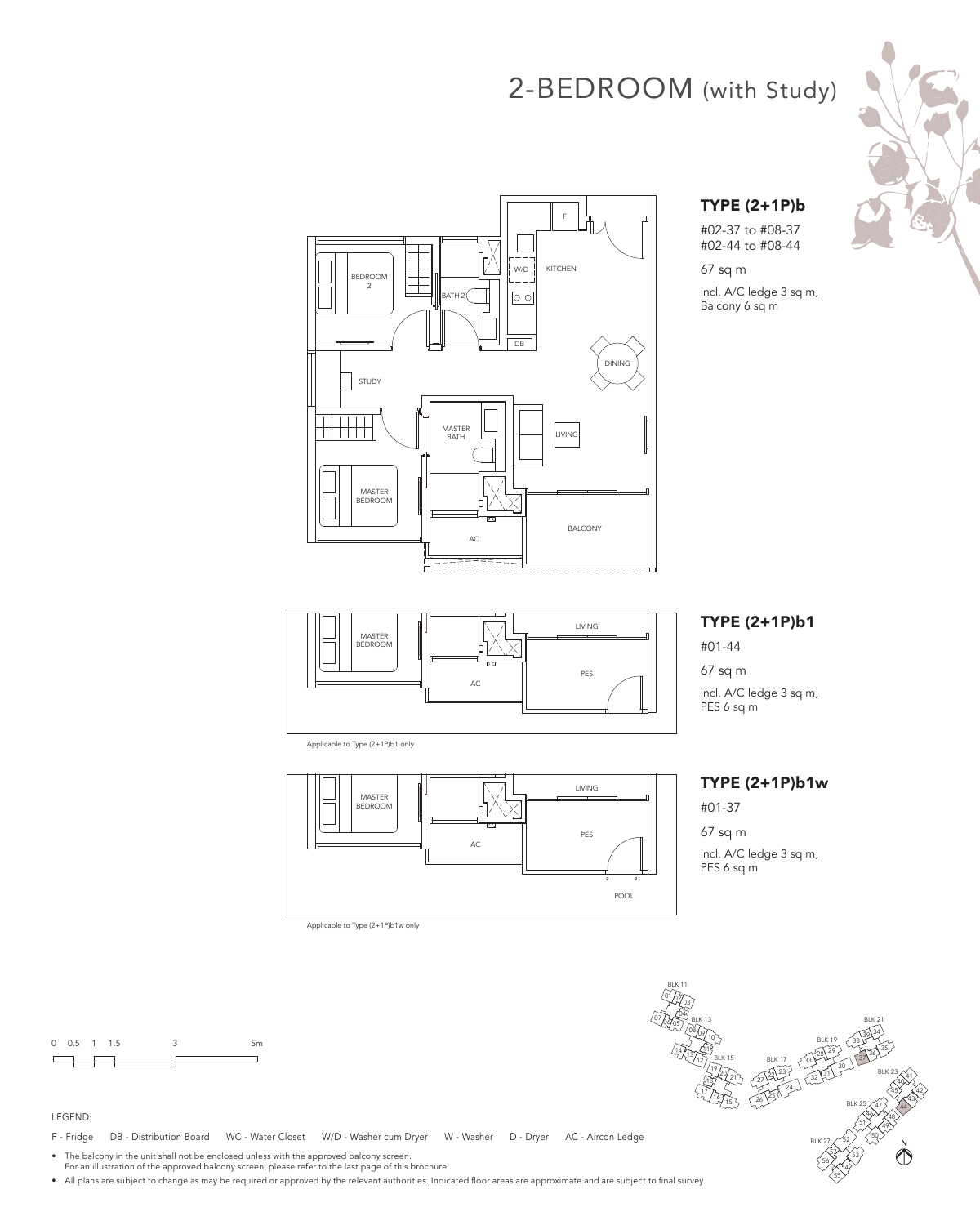#### TYPE (3)a1w

#01-15\* 84 sq m incl. A/C ledge 5 sq m, PES 8 sq m



| $#01-10$  | #01-21 | #01-23      |
|-----------|--------|-------------|
| $#01-27*$ | #01-29 | $#01 - 33*$ |
| #01-38*   | #01-47 | $#01-51*$   |
|           |        | 84 sq m     |

incl. A/C ledge 5 sq m, PES 8 sq m

## TYPE (3)a

#02-10 to #08-10 #02-15\* to #08-15\* #02-21 to #08-21 #02-23 to #08-23 #02-27\* to #08-27\* #02-29 to #08-29 #02-32 to #08-32 #02-33\* to #08-33\* #02-35\* to #08-35\* #02-38\* to #08-38\* #02-47 to #08-47 #02-51\* to #08-51\* #02-53\* to #08-53\*

84 sq m

incl. A/C ledge 5 sq m, Balcony 8 sq m



Applicable to Type (3)a1w only







### \*Mirror units

0 0.5 1 1.5 3 5m  $\Box$ 

#### LEGEND:

F - Fridge DB - Distribution Board WC - Water Closet W/D - Washer cum Dryer W - Washer D - Dryer AC - Aircon Ledge

• The balcony in the unit shall not be enclosed unless with the approved balcony screen.

For an illustration of the approved balcony screen, please refer to the last page of this brochure.

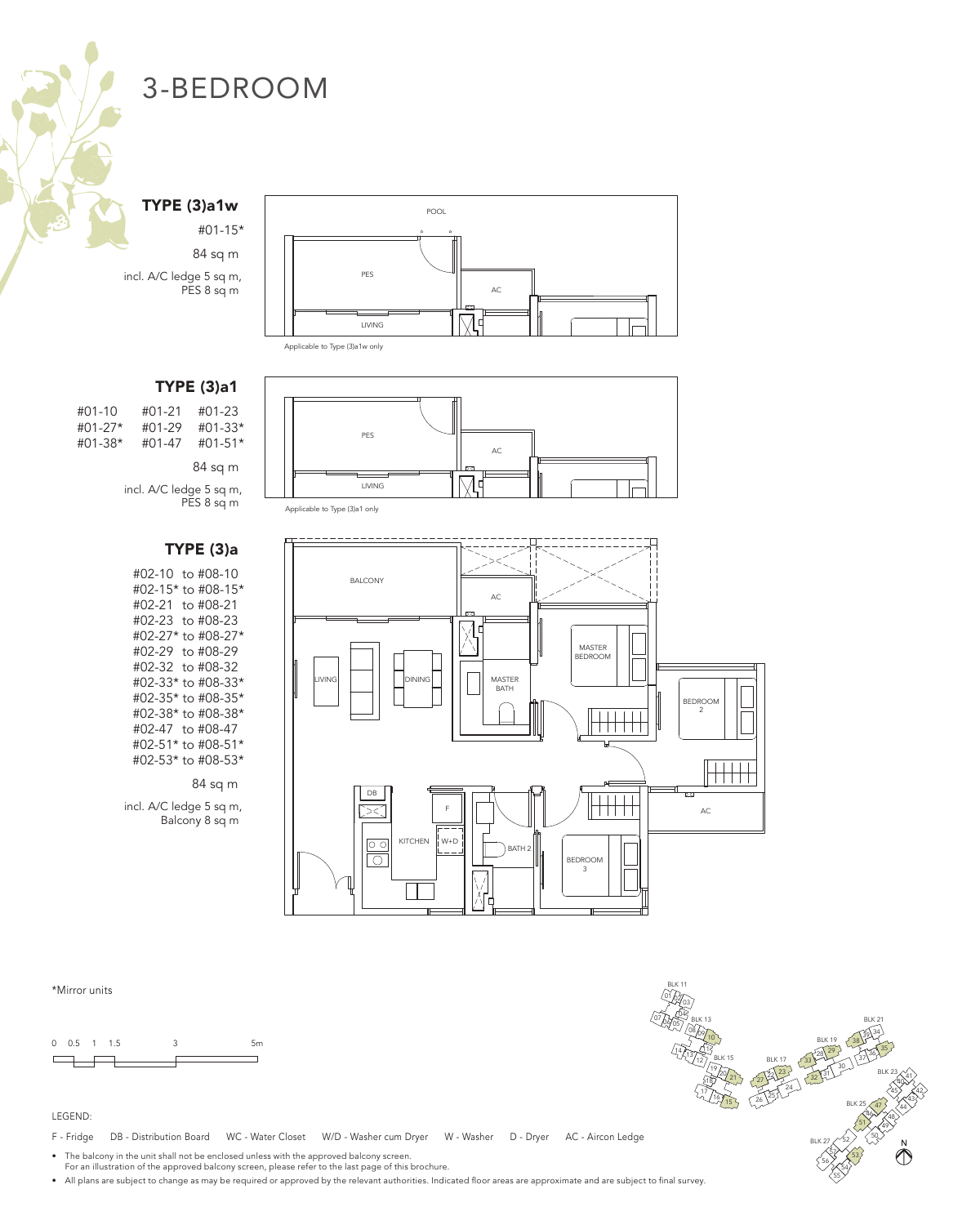



#01-32 #01-53\*

81 sq m

incl. A/C ledge 5 sq m, PES 8 sq m





POOL

### TYPE (3)b1w

#01-35\*

incl. A/C ledge 5 sq m, PES 8 sq m

\*Mirror units



#### LEGEND:

F - Fridge DB - Distribution Board WC - Water Closet W/D - Washer cum Dryer W - Washer D - Dryer AC - Aircon Ledge

Applicable to Type (3)b1w only

• The balcony in the unit shall not be enclosed unless with the approved balcony screen. For an illustration of the approved balcony screen, please refer to the last page of this brochure.

• All plans are subject to change as may be required or approved by the relevant authorities. Indicated floor areas are approximate and are subject to final survey.

BLK 11 01 02/<sub>03</sub> 07 07 08 BLK 13 BLK 21 08/09/10 38 34 BLK 19 35  $\frac{14}{13}$  13 12 1  $^{29}$  $37^{36}$ BLK 15 BLK 17 33 30  $\frac{19}{22}$   $\frac{27}{27}$ BLK 23 31  $\bigotimes^{\hspace{-2.1mm}41}$ 32 18 24  $\sqrt[12]{16}$ 45 $\lambda$   $\leq$  42  $^{25}$ 43 BLK 25  $47$ ,  $<$  44  $46$   $\times$  48 51 49  $\binom{52}{5}$   $\binom{50}{5}$  $\sum_{\alpha}^{\infty}$ BLK 27 53 56 X 54 55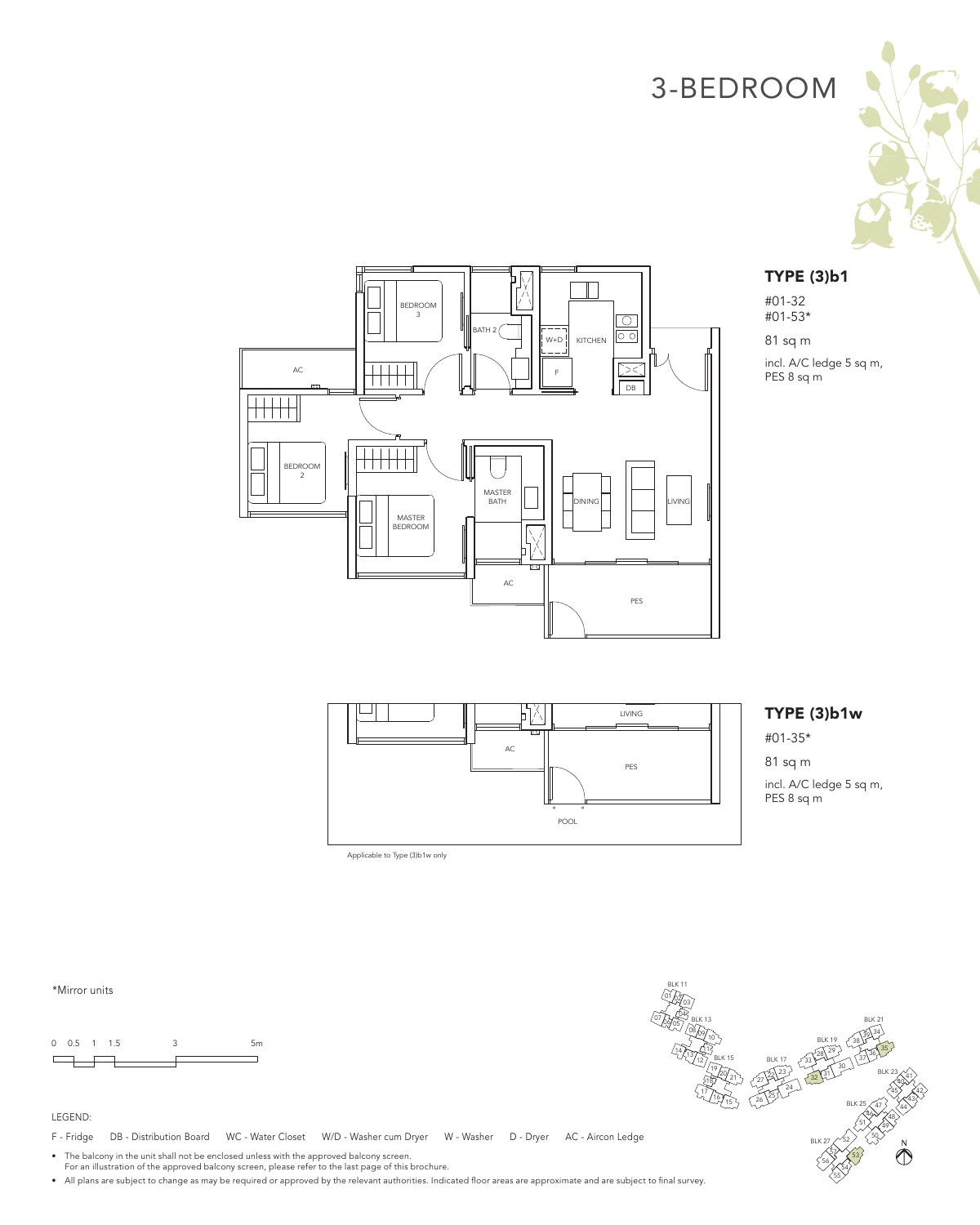# 3-BEDROOM (with Yard)

TYPE (3Y)a #02-17 to #08-17

#02-26 to #08-26 #02-50 to #08-50 #02-56\* to #08-56\*

96 sq m

incl. A/C ledge 4 sq m, Balcony 12 sq m





Applicable to Type (3Y)a1 only



Applicable to Type (3Y)a1w only

\*Mirror units

0 0.5 1 1.5 3 5m  $\Box$ 

#### LEGEND:

F - Fridge DB - Distribution Board WC - Water Closet W/D - Washer cum Dryer W - Washer D - Dryer AC - Aircon Ledge

• The balcony in the unit shall not be enclosed unless with the approved balcony screen.

For an illustration of the approved balcony screen, please refer to the last page of this brochure.

• All plans are subject to change as may be required or approved by the relevant authorities. Indicated floor areas are approximate and are subject to final survey.



TYPE (3Y)a1

#01-26 #01-56\*

96 sq m incl. A/C ledge 4 sq m,

PES 12 sq m

### TYPE (3Y)a1w

#01-17

96 sq m

incl. A/C ledge 4 sq m, PES 12 sq m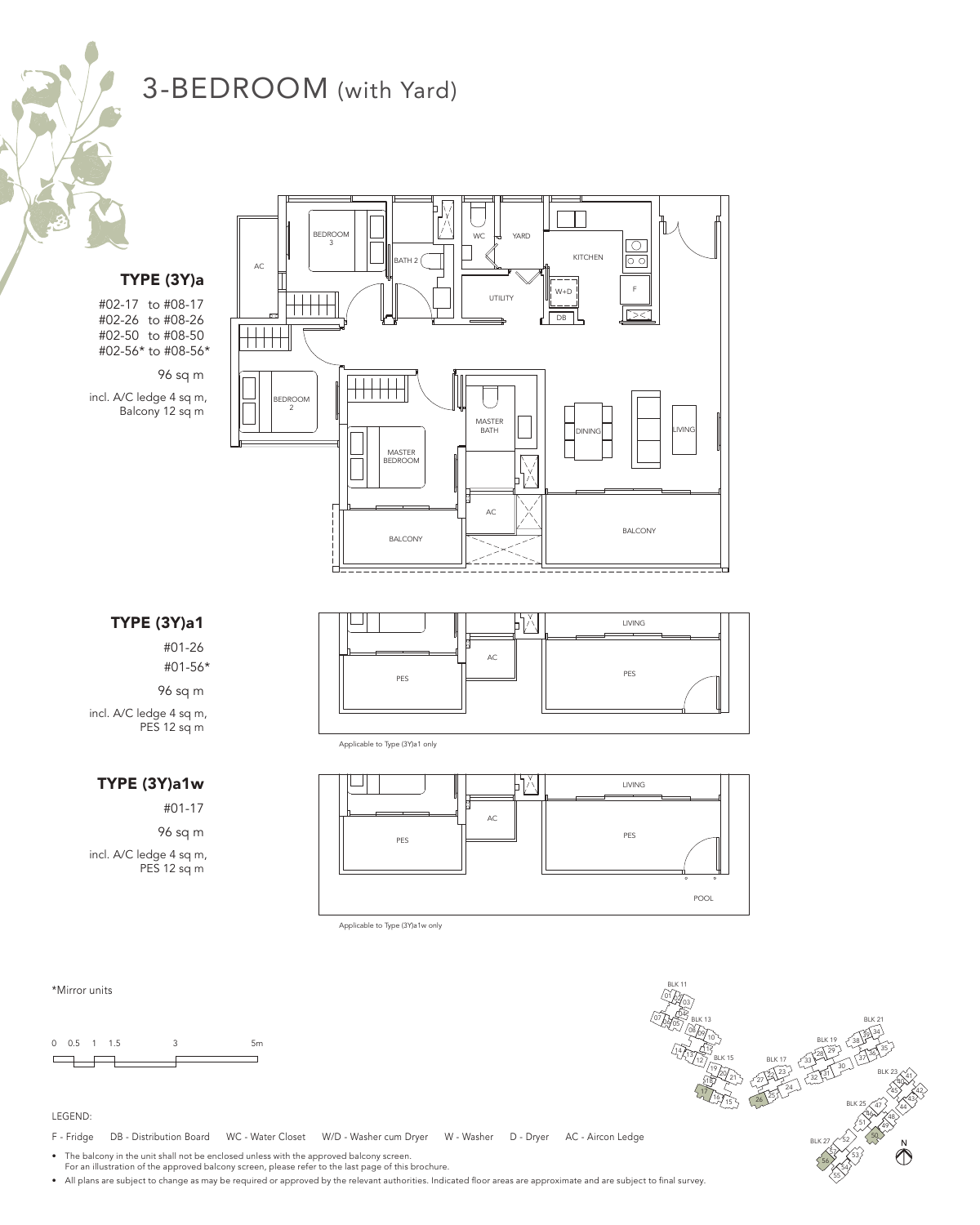# 3-BEDROOM (with Yard)





### TYPE (3Y)b1

#01-50 93 sq m incl. A/C ledge 4 sq m,





F - Fridge DB - Distribution Board WC - Water Closet W/D - Washer cum Dryer W - Washer D - Dryer AC - Aircon Ledge

• The balcony in the unit shall not be enclosed unless with the approved balcony screen. For an illustration of the approved balcony screen, please refer to the last page of this brochure.

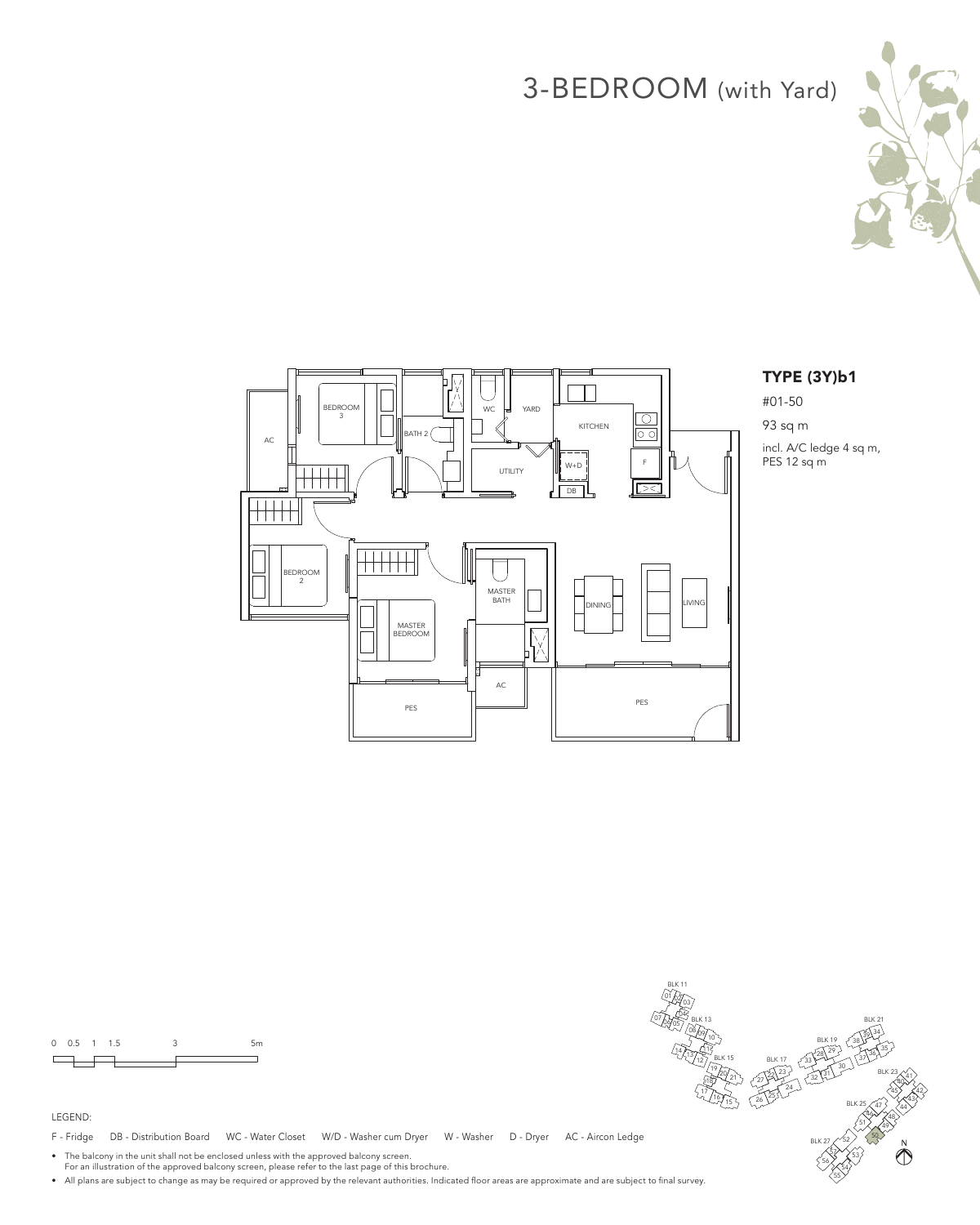TYPE (4)a

#02-24 to #08-24 #02-30 to #08-30 #02-52\* to #08-52\*

118 sq m

incl. A/C ledge 4 sq m, Balcony 14 sq m

TYPE (4)a1

118 sq m

PES 14 sq m

TYPE (4)a1w

#01-30 118 sq m

PES 14 sq m



BLK 25

 $40^{41}$ 45 $\lambda$   $\leq$  42  $43$  $47$ ,  $<$  44  $46$  $\times$ 48 51  $\binom{52}{3}$   $\binom{50}{3}$  $\sqrt[5]{\frac{1}{53}}$ 56 **X** 54 55

 $\bigotimes^N$ 

 $49$ 

BLK 27

24

 $^{25}_{26}$ <sup>25</sup>

18  $\sqrt[12]{16}$ 

### LEGEND:

 $\Box$ 

\*Mirror units

F - Fridge DB - Distribution Board WC - Water Closet W/D - Washer cum Dryer W - Washer D - Dryer AC - Aircon Ledge

• The balcony in the unit shall not be enclosed unless with the approved balcony screen.

For an illustration of the approved balcony screen, please refer to the last page of this brochure.